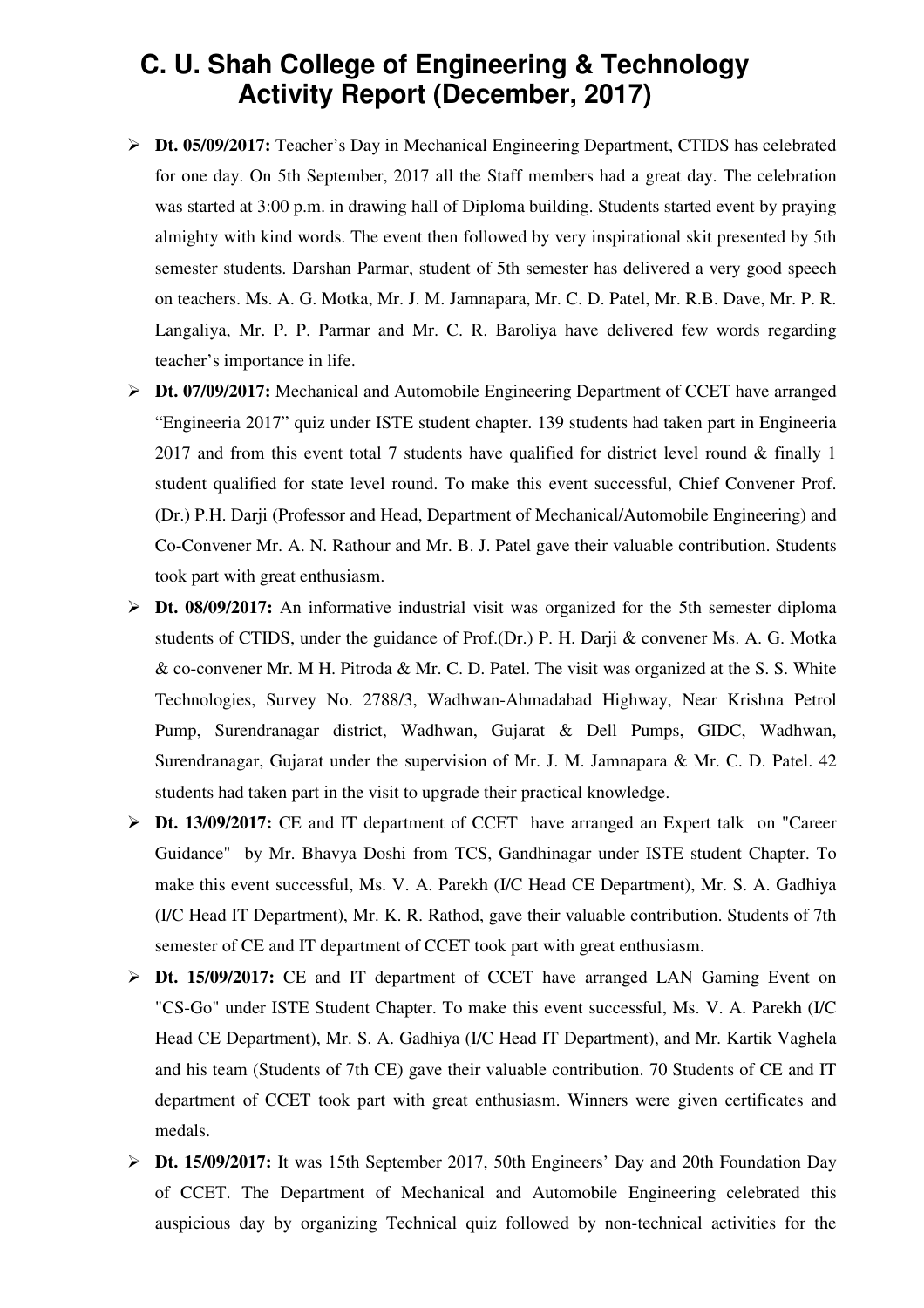students under the guidance of Chief Convener Prof. (Dr.) P.H. Darji (Professor and Head, Department of Mechanical/Automobile Engineering) and Co-Convener Dr. V. P. Darji. The ISTE coordinator Mr. B. J. Patel, the event coordinators Mr. A. N. Rathour, Mr. G. J. Jhala, Mr. M. H. Pitroda, Mr. P. L. Koradiya, Mr. D. J. Adeshara, Mr. M. P. Someshwara worked hard to make it gala celebration. 140 students of both departments took part actively.

- **Dt. 18/09/2017:**An informative industrial visit was organized for the 5th semester diploma students of CTIDS, under the guidance of Prof.(Dr.) P. H. Darji & convener Ms. A. G. Motka & co-convener Mr. M H. Pitroda & Mr. C. D. Patel. The visit was organized at the Windton Springs Ltd., Plant – I, 1209, G.I.D.C. Phase – III, Wadhwan City, Surendranagar under the supervision of Ms. A. G. Motka & Mr. P. R. Langaliya. 43 students had taken part in the visit to upgrade their practical knowledge.
- **Dt. 05/10/2017:** CE and IT department of CCET has arranged a Workshop on "Android Technology" by Mr. Akshil Shah and his team (Students of 7th CE) under ISTE student Chapter. To make this event successful, Ms. V. A. Parekh (I/C Head CE Department), Mr. S. A. Gadhiya (I/C Head IT Department), Mr. C. R. Patel and Mr. S. S. Parmar gave their valuable contribution. Students of 7th and 5th semester of CE and IT department of CCET took part with great enthusiasm.
- Prof. K. R. Gawande working in Mechanical Engg. Dept. has attended One Day National Conference on "Recent Advances and Future trends in Chemical Technology -2017" at Department of Chemical Technology, Nirma University, Ahmedabad on 16 Sept. 2017.
- $\triangleright$  Mr. Rajendra Gatesaniya Asst. Professor in Civil Engineering Department has published research paper in International Journal of Advance Engineering and Research Development (IJAERD) on "Experimental Investigations on Localized Porous Clay Pipe Irrigation Technique for Sustainable Agriculture: A New Paradigm for Soil and Water Management in Rain fed Areas" in September 2017.
- Mr. Rajendra Gatesaniya Asst. Professor in Civil Engineering Department has published research paper in International Journal of Advance Engineering and Research Development (IJAERD) on "Experimental Investigations on Custom-made Porous Clay Capsule Assembly as Water Saving Technology for Small-Scale Farming" in September 2017.
- Prof. (Dr.) P. H. Darji (Professor and Head, Department of Mechanical/Automobile Engineering) has published research paper on "Recent Trends in Condition Based Monitoring with Advanced Signal Processing Techniques". International Journal of Engineering Research and Applications (IJERA), Vol. 7, Issue 10, Oct - 2017, pp. 71–77, ISSN : 2248-9622. I F: 5.179
- ▶ Prof. K. R. Gawande working in Mechanical Engg. Dept. has published Research paper on "Roadmap of Six Sigma for Engineering Colleges" International Journal of Trend in Scientific Research and Development (IJTSRD), Volume 1, Issue 6, Sept – Oct 2017. ISSN No: 2456 – 6470.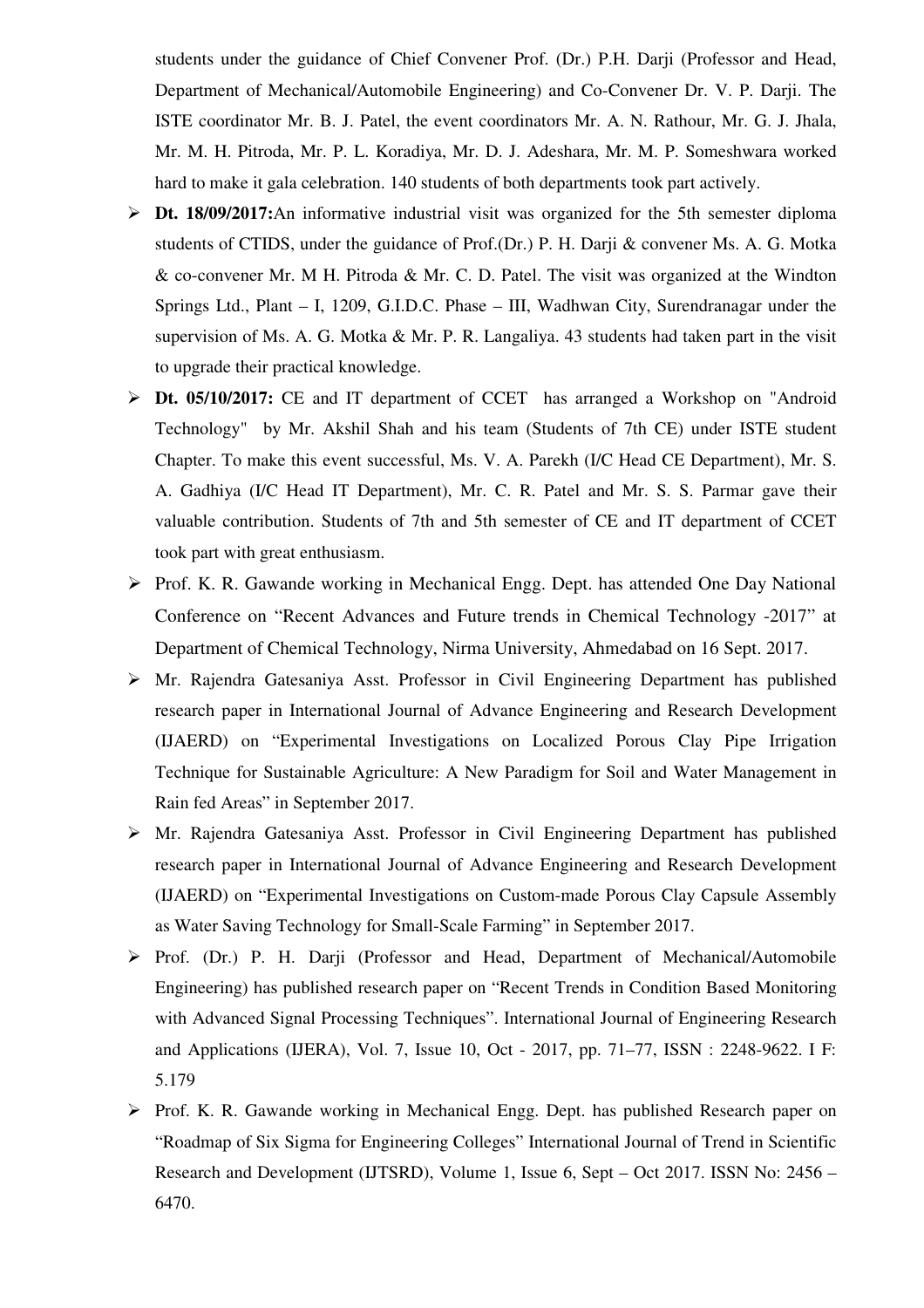- An International Book 'Advances in Tribology' published in Oct, 2016 edited by Prof. (Dr.) P. H. Darji (Professor and Head, Department of Mechanical/Automobile Engineering) has been downloaded by 5000 times by various countries in the world till Nov 2017. Congratulations on this great achievement and contribution in strengthening the academics in the same field.
- $\triangleright$  The paper titled: "Application of AHP/EVAMIX method for decision making in the industrial environment" published in 2013 by Dr. V. P. Darji (Professor, Department of Mechanical Engineering) has been downloaded 4300 times and viewed 7666 times by various countries across the till November 2017. Congratulations on this great achievement and contribution in strengthening the academics in the same field.
- Asst. Prof. Anil N. Rathour working in Mechanical Engg. Dept. has published Reserch Paper on "Investigation and optimization of process parameters of centrifugal barrel machine" International Journal of Science Technology and Engineering, Volume-4, Issue-5, Nov-2017. ISSN (online) 2349-784X.
- Asst. Prof. Darshan J. Adeshara working in Mechanical Engineering Department selected as a Reviewer in International Journal on Recent & Innovative Trend in Technology (IJRITT), ISSN: 2454-1400, www.ijritt.org, Nov-2017.



## **C. U. Shah College of Engineering and Technology**

## **Approved Training Centre for PMKVY**

C. U. Shah College of Engineering and Technology is the first engineering college in the Zalawad Region which is approved to run the training courses on 'Operator-Conventional Turning' in Department of Mechanical Engineering and 'Mason General' in Department of Civil Engineering by AICTE under the scheme of PRADHAN MANTRI KAUSHAL VIKAS YOJNA (PMKVY-TI) in the year 2017-18. With the help of this training the unskilled youth will be given an opportunity to develop the engineering skill and ultimately increase the employability in the region.